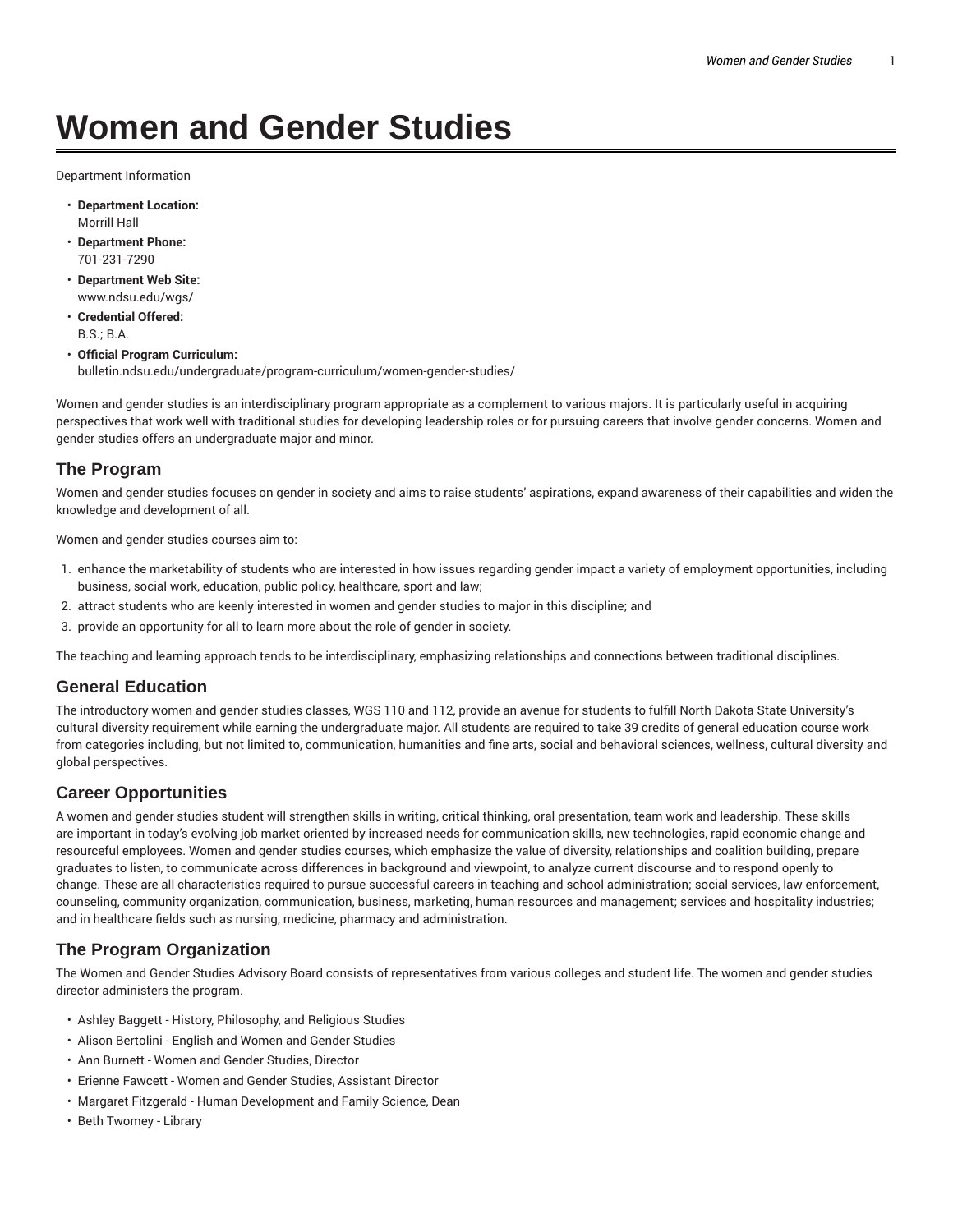- Christina Weber Sociology
- 1 women and gender studies student representative

The women and gender studies faculty includes NDSU staff who teach a women and gender studies course, or who wish to be allied with the women and gender studies program and identify with its mission.

### **The Curriculum**

The women and gender studies major consists of a total of 36 approved semester credits. Students must take all seven core courses and then 15 elective credits in their area of choice.

The women and gender studies minor consists of a total of 18 approved semester credits. Students must take two required courses; then they may take four of any of the courses listed as core courses. Appropriate courses not on either the required or core list must be approved by the program administrators.

## **Plan of Study**

Please note this is a sample plan of study and not an official curriculum. Actual student schedules for each semester will vary depending on start year, education goals, applicable transfer credit, and course availability. Students are encouraged to work with their academic advisor on a regular basis to review degree progress and customize an individual plan of study.

| <b>First Year</b>                |                                                            |                |
|----------------------------------|------------------------------------------------------------|----------------|
| Fall                             | <b>Credits Spring</b>                                      | <b>Credits</b> |
| <b>COMM 110</b>                  | 3 ENGL 120                                                 | 3              |
| <b>ENGL 110</b>                  | 4 Humanities and Fine Arts Gen Ed                          | 3              |
| Humanities and Fine Arts Gen Ed  | 3 Science and Technology Gen Ed                            | 3              |
| Social/Behavioral Science Gen Ed | 3 Social/Behavioral Science & Global<br>Perspective Gen Ed | 3              |
| Science/Technology Gen Ed        | 3 Quantitative Reasoning Gen Ed                            | 3              |
|                                  | 16                                                         | 15             |
| <b>Second Year</b>               |                                                            |                |
| Fall                             | <b>Credits Spring</b>                                      | <b>Credits</b> |
| <b>WGS110</b>                    | 3 WGS 112                                                  | 3              |
| <b>WGS</b> elective              | 3 WGS elective                                             | 3              |
| AHSS Req 1                       | 3 AHSS Req 2                                               | 3              |
| Science/Technology w/ Lab Gen Ed | 4 Wellness Gen Ed                                          | $\overline{2}$ |
| Second major or minor            | 3 Second major or minor                                    | 3              |
|                                  | 16                                                         | 14             |
| <b>Third Year</b>                |                                                            |                |
| Fall                             | <b>Credits Spring</b>                                      | <b>Credits</b> |
| <b>WGS 340</b>                   | 3 WGS 370                                                  | 3              |
| WGS elective                     | 3 WGS elective                                             | 3              |
| AHSS Req 3                       | 3 Upper division writing                                   | 3              |
| Second major or minor            | 3 Second major or minor                                    | 3              |
| Second major or minor            | 3 Second major or minor                                    | 3              |
|                                  | 15                                                         | 15             |
| <b>Fourth Year</b>               |                                                            |                |
| Fall                             | <b>Credits Spring</b>                                      | <b>Credits</b> |
| <b>SOC 424</b>                   | 3 WGS 350                                                  | 3              |
| <b>WGS</b> elective              | 3 WGS 489                                                  | 3              |
| <b>WGS elective</b>              | 3 Second major or minor                                    | 3              |
| Second major or minor            | 3 Second major or minor                                    | 3              |